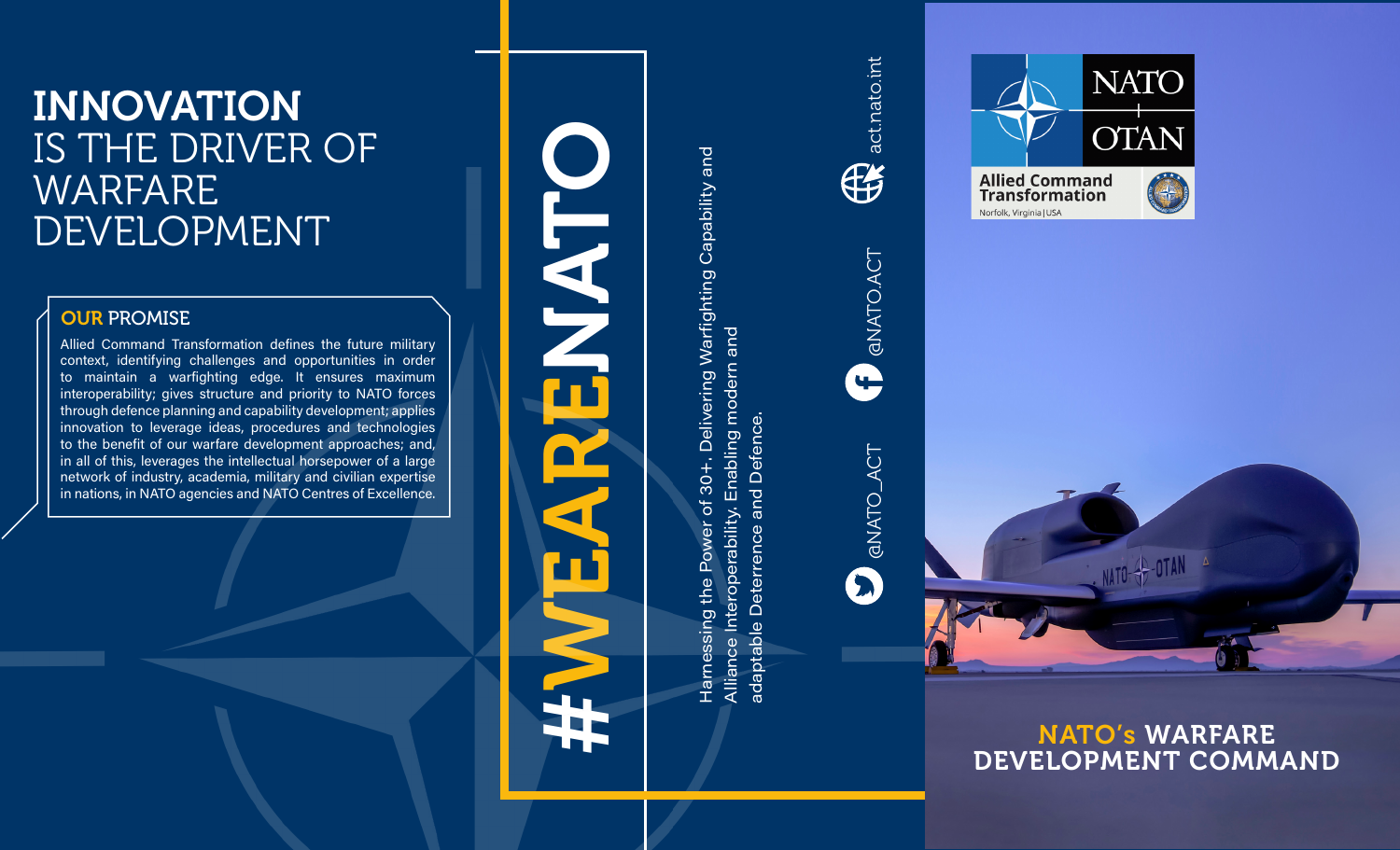## AN INNOVATIVE MIND-SET IS THE CATALYST FOR CHANGE

"In an unpredictable world, NATO remains an anchor of international stability. Allied Command Transformation, as one of the leaders of the Alliance's adaptation and NATO's Warfare Development Command, explores emerging trends and technologies, supports current and future operations, increases interoperability and readiness, mitigates the risk of strategic surprise, draws from the benefits of cooperation and preserves the military edge to position the Alliance to deter, and as needed defeat, all potential adversaries."

N.

 $\overline{\bullet}$ 

高  $\mathsf{C}^*$ 樂 **SZ** 

ZN

-General André Lanata

<u>ቀቀቀየ</u>

ALLIED COMMAND **TRANSFORMATION**  WE SCAN, INVESTIGATE AND INFORM

**Strategic Foresight Analysis** 

**T** Framework for Future Alliance Operations

#### WE INNOVATE AND CHALLENGE

- **T** Concept Development
- **Innovation Hub**
- **T** Facilitate Hackathons
- **T** Produce Minimum Viable Products

#### WE CONNECT

- **Network of over 3,000 Academic and Industry Partners**
- Organise Partnership 360 Conference
- **T** Co-leads NATO Industry Forum
- **T** Deliver the Allied Warfare Development Conference

#### WE DELIVER CAPABILITIES

- **K** Leads NATO's Capability Management Function
- **31 Common Funded Programmes**

#### WE EDUCATE AND TRAIN

- **Train 11,000 personnel each year**
- Training management through Global Programming

#### WE PLAN

- **NATO Defence Planning Process**
- **NATO Warfighting Capstone Concept**
- Warfare Development Agenda

#### WE SUPPORT CURRENT AND FUTURE OPERATIONS

**Bi-SC Partnership** 

Ò-

 $\sigma$ 

**T** Deliver Tools for Commander Decision Making

#### WE DRIVE STANDARDS

- **T** Federated Mission Networking Spirals
- **Lead TIDE Sprint**
- **T** Coordinate the Coalition Warrior Interoperability Exercise (CWIX)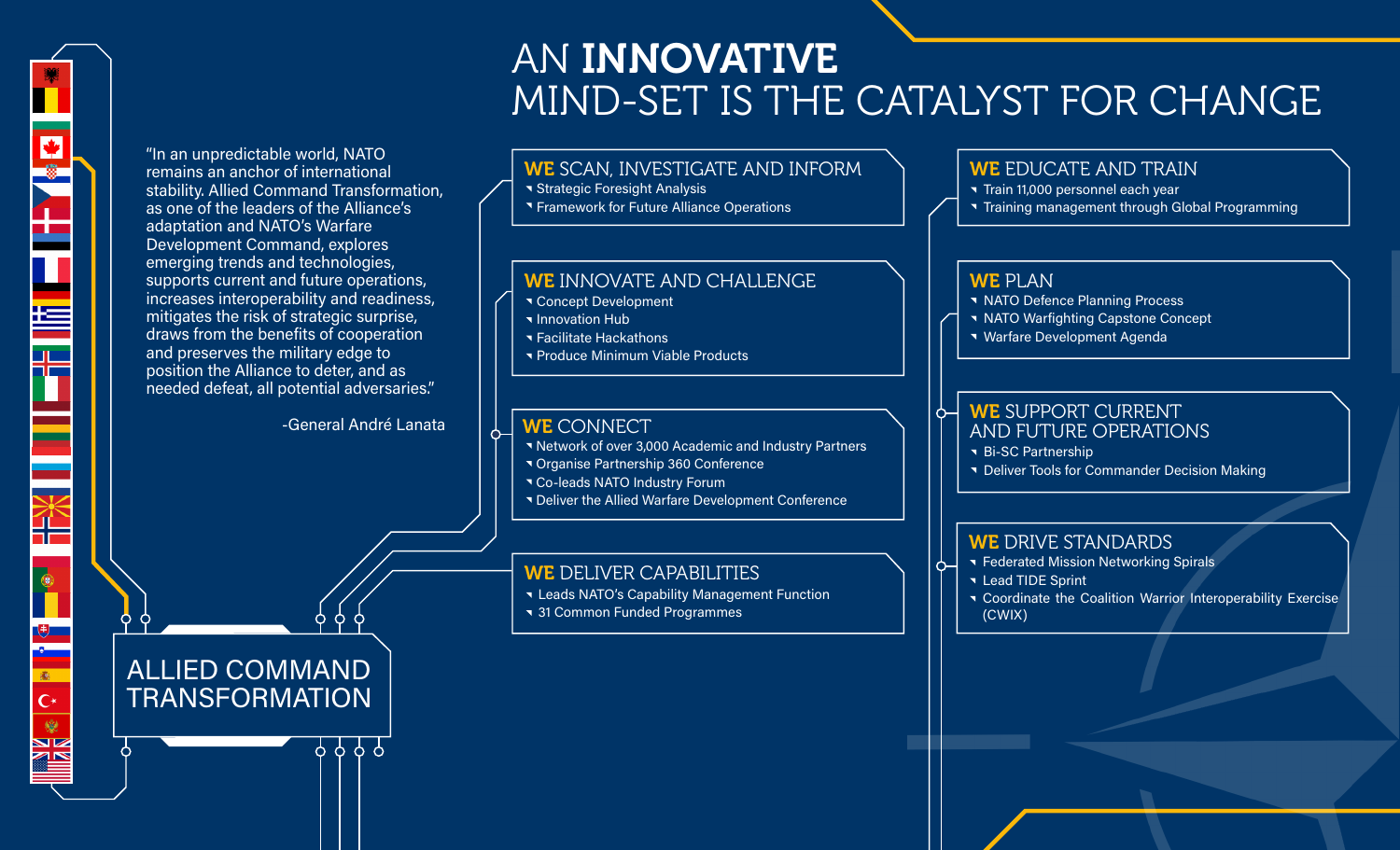

## INNOVATION IS THE<br>DRIVER OF<br>De world, NATO remains<br>Interional stability. Allied<br>Correction as one of In an unpredictable world, NATO remains an anchor of international stability. Allied Command Transformation, as one of

#### **OUR PROMISE**

Allied Command Transformation defines the future military context, identifying challenges and opportunities in order to maintain a warfighting edge. It ensures maximum interoperability; gives structure and priority to NATO forces through defence planning and capability development; applies innovation to leverage ideas, procedures and technologies to the benefit of our warfare development approaches; and, in all of this, leverages the intellectual horsepower of a large network of industry, academia, military and civilian expertise in nations, in NATO agencies and NATO Centres of Excellence.

ALLIED COMMAND TRANSFORMATION

adversaries.

the leaders of the Alliance's adaptation and NATO's Warfare Development

Command, explores emerging trends and technologies, supports current and future operations, increases interoperability and readiness, mitigates the risk of strategic surprise, draws from the benefits of cooperation and preserves the military edge to position the Alliance to deter, and as needed defeat, all potential

-General André Lanata

9999